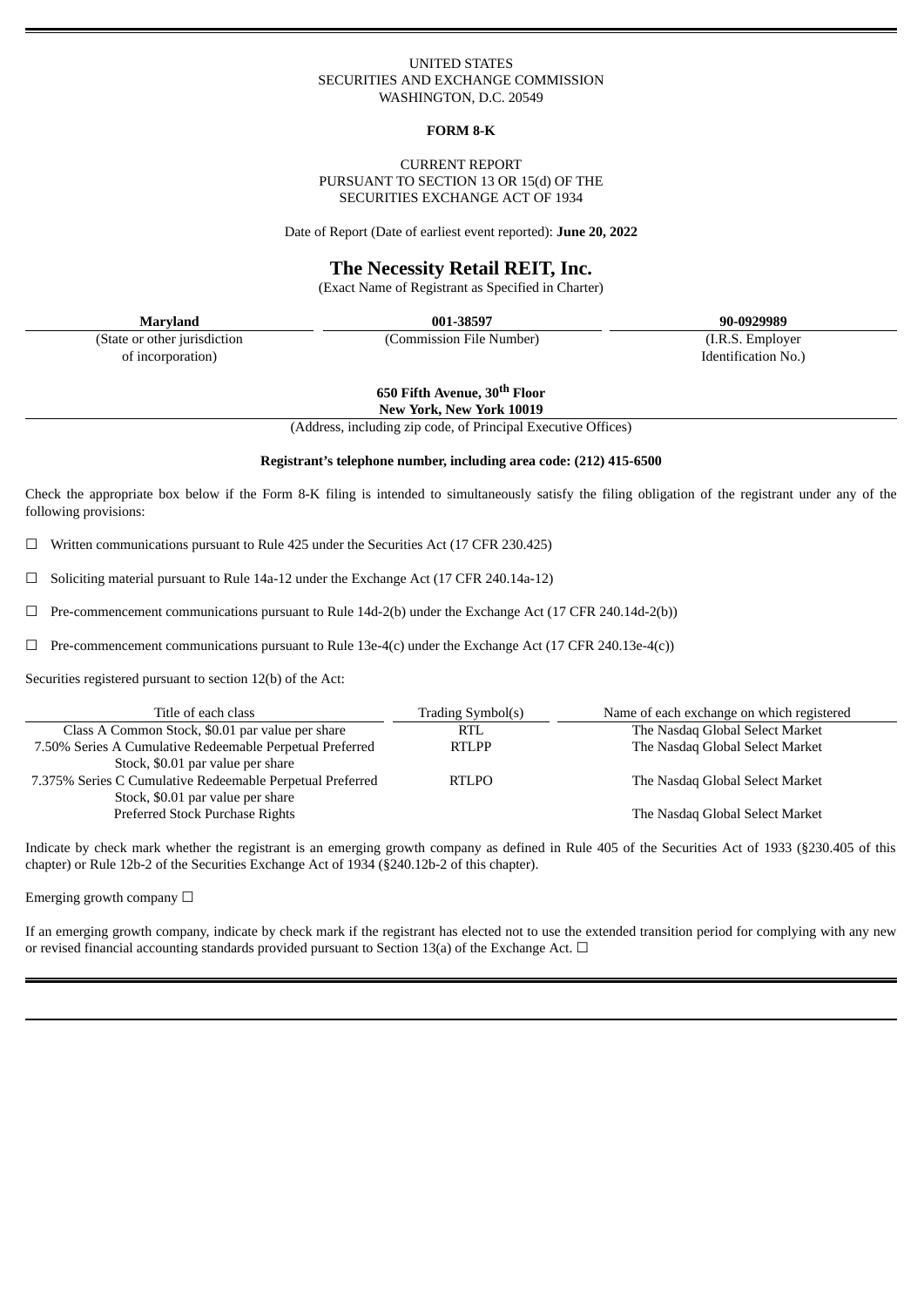# **Item 7.01. Regulation FD Disclosure.**

On June 20, 2022, The Necessity Retail REIT, Inc. (the "Company") issued a press release, a copy of which is attached as Exhibit 99.1 to this Current Report on Form 8-K. Such press release shall not be deemed "filed" for any purpose, including for the purposes of Section 18 of the Securities Exchange Act of 1934, as amended (the "Exchange Act"), or otherwise subject to the liabilities of that Section. The information in Item 7.01, including Exhibit 99.1, shall not be deemed incorporated by reference into any filing under the Exchange Act or the Securities Act of 1933, as amended, regardless of any general incorporation language in such filing.

# **Item 9.01. Financial Statements and Exhibits.**

# **(d) Exhibits**

| <b>Exhibit No</b> | Description                                                                                                   |
|-------------------|---------------------------------------------------------------------------------------------------------------|
|                   | 99.1 Press Release dated June 20, 2022                                                                        |
|                   | 104 Cover Page Interactive Data File - the cover page XBRL tags are embedded within the Inline XBRL document. |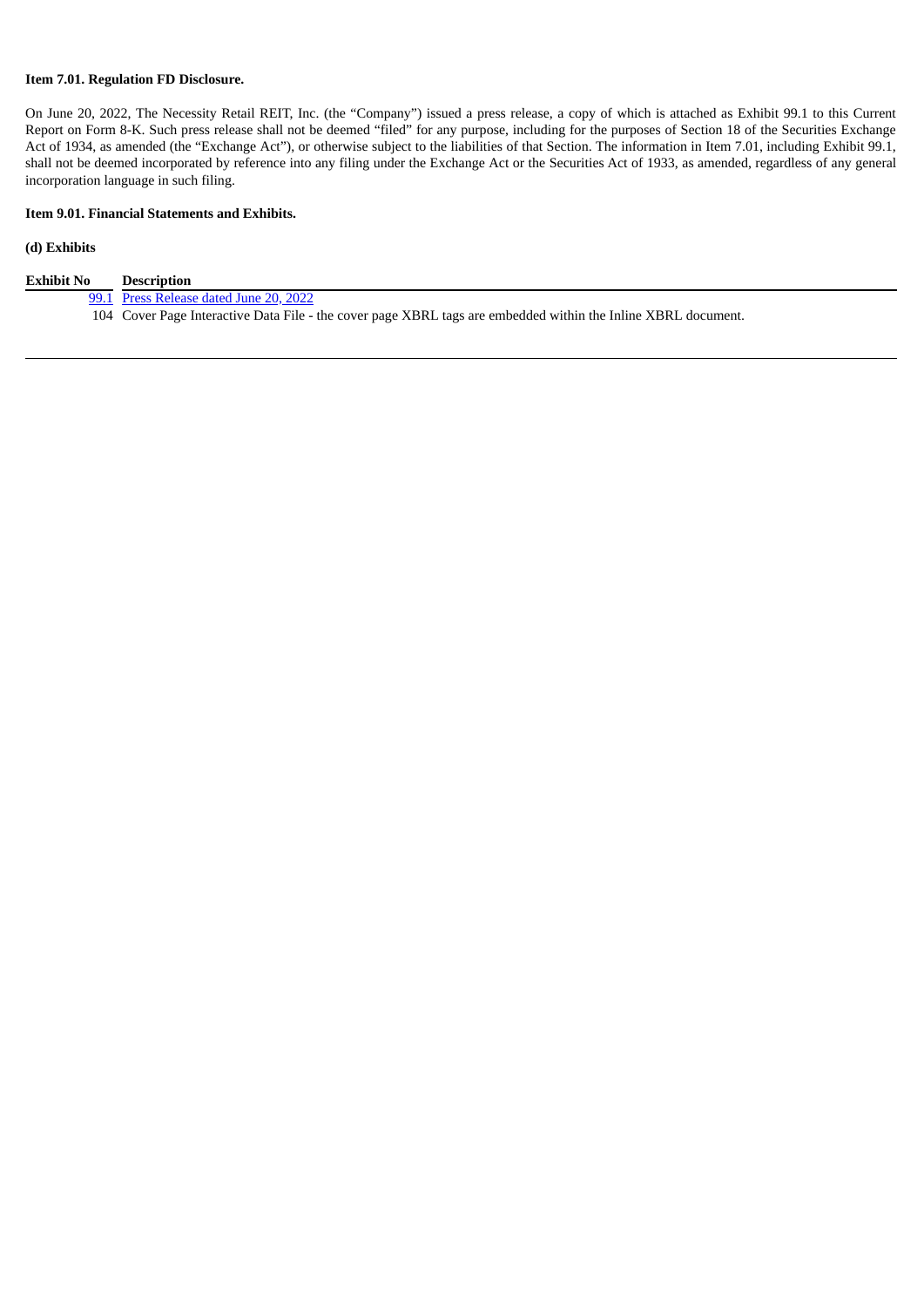# **SIGNATURES**

Pursuant to the requirements of the Securities Exchange Act of 1934, the registrant has duly caused this report to be signed on its behalf by the undersigned hereunto duly authorized.

# **THE NECESSITY RETAIL REIT, INC.**

Date: June 21, 2022 By: /s/ Edward M. Weil, Jr.

Name: Edward M. Weil, Jr. Title: Chief Executive Officer and President